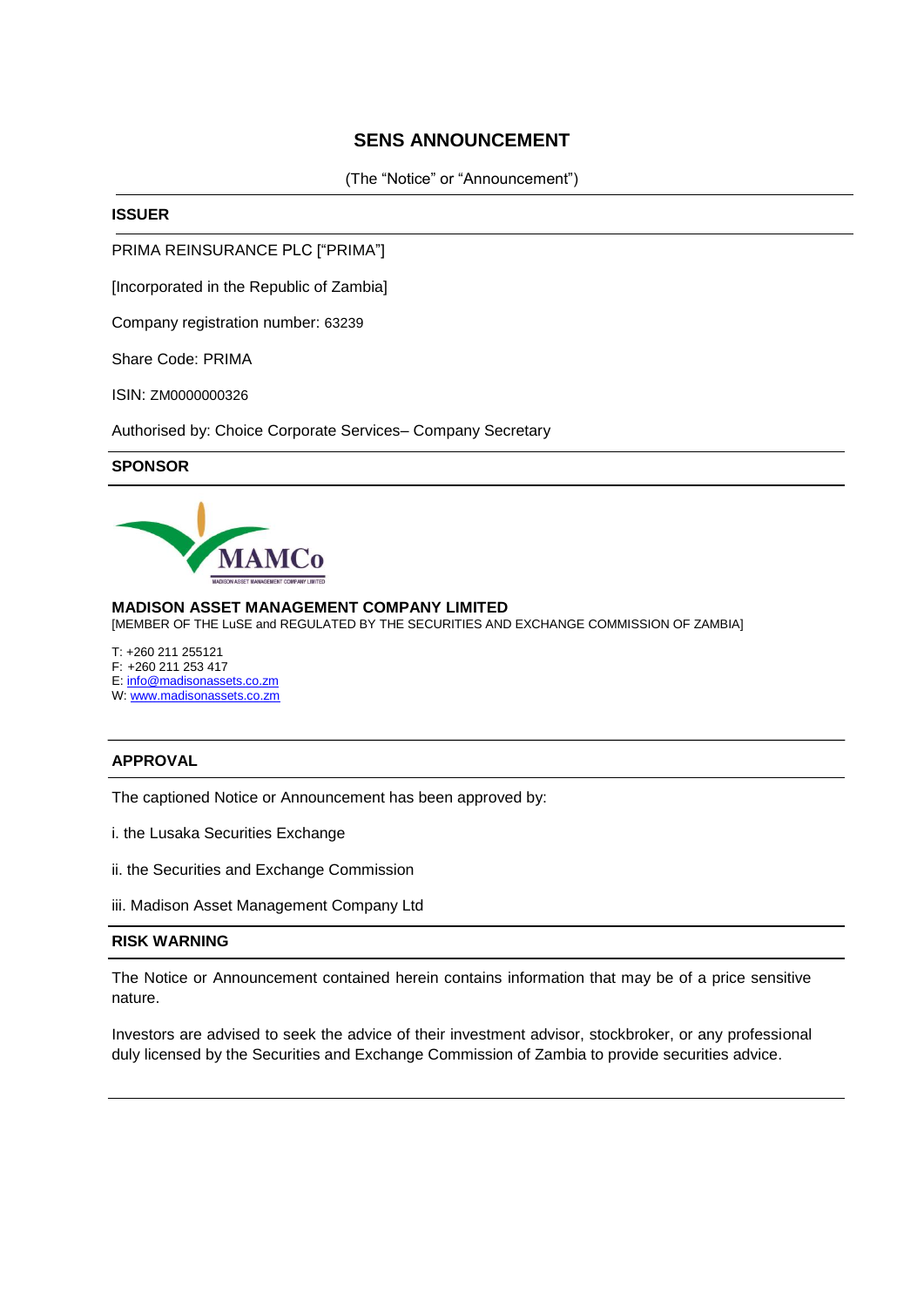

**Prima Reinsurance PLC** [Incorporated in the Republic of Zambia on the 11 August, 2006,] Company Registration Number: 63239 Share Code: PRIMA ISIN: ZM0000000326 ["Prima" or "the Company"]

# **NOTICE OF THE 14TH ANNUAL GENERAL MEETING**

**NOTICE IS HEREBY GIVEN** that the 14<sup>th</sup> Annual General Meeting of Members of Prima Reinsurance Plc will be held at the Taj Pamodzi Hotel, Lusaka, on Thursday 26<sup>th</sup> March 2019, commencing at

10:00 hours, for the following purposes:

- 1. To approve Minutes of the 13<sup>th</sup> Annual General Meeting held on 22<sup>nd</sup> March 2018.
- 2. To receive and adopt the Chairman's Report, the Report of Directors, the Report of the Auditors and the Audited Financial Statements for the year ended 31<sup>st</sup> December, 2018.
- 3. To receive and consider the Directors' recommendation not to declare dividends for the year ended 31<sup>st</sup> December 2018.
- 4. To appoint Auditors for the year ending 31<sup>st</sup> December 2019 and to authorise the Directors to determine their remuneration.
- 5. To re-elect any Directors retiring.
- 6. To consider and approve the Directors' remuneration for the year ending  $31<sup>st</sup>$ December 2019.
- 7. To transact any other ordinary business of the Company.

By Order of the Board,

Choice Corporate Services Limited **COMPANY SECRETARY**

**1 st March 2019**

**Registered Office:**

Stand 3509/Number 7 Matandani Close Rhodes Park Lusaka Zambia